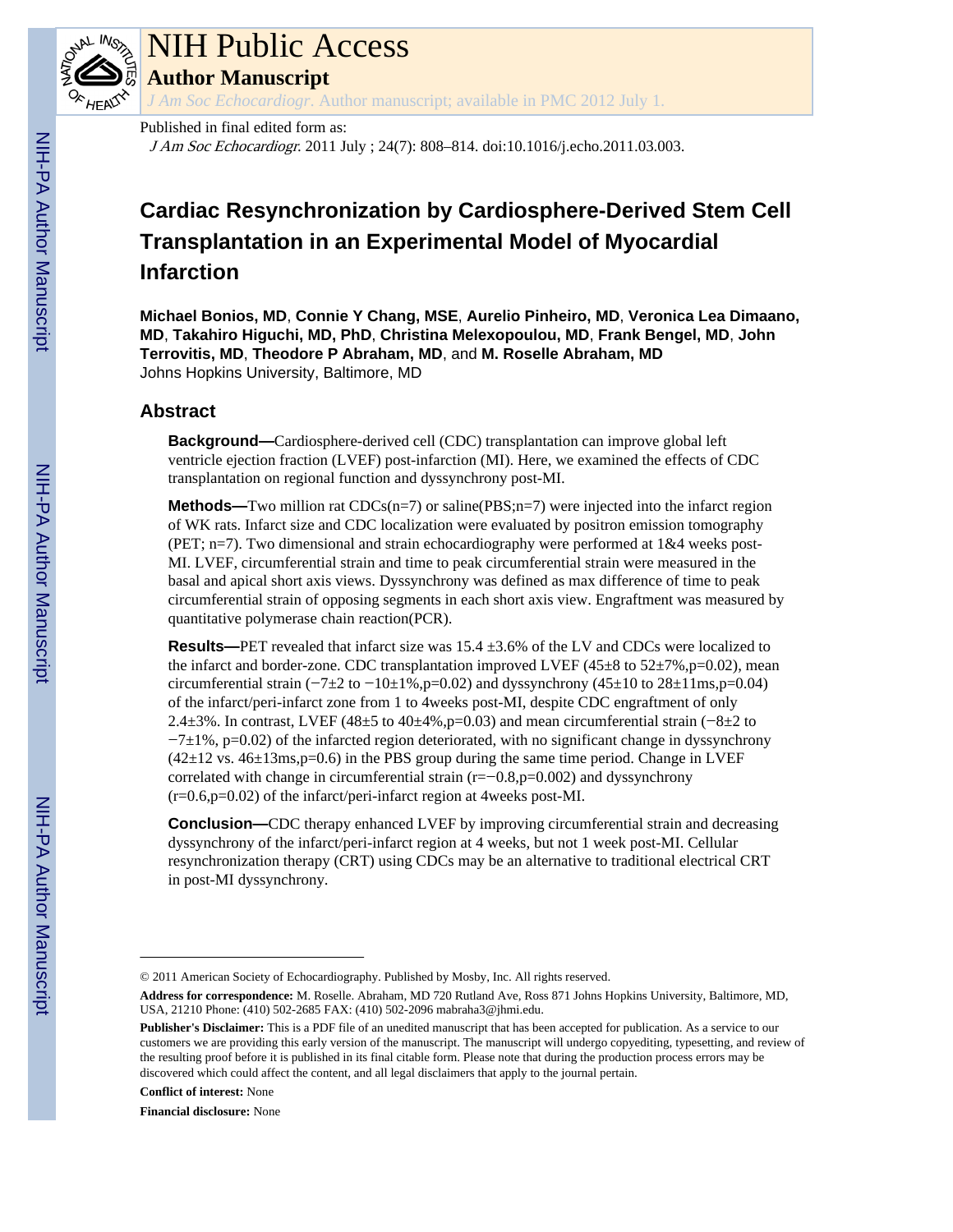Stem cells; dyssynchrony; strain; echocardiography; PET

#### **Introduction**

Myocardial infarction is an important cause of heart failure.(1) Left ventricular dyssynchrony, frequently observed in heart failure is a predictor of poor outcome. Cardiac resynchronization therapy (CRT) can reduce symptoms, induce reverse remodeling and improve survival, but patients with ischemic cardiomyopathy often do not respond to this therapy.(2,3) Stem cell transplantation is a novel therapy that offers the potential of regenerating myocardium and improving mechanical synchrony post-infarction (MI). (4)

Autologous cardiosphere-derived stem cell (CDC) therapy is currently in phase 1 clinical trials in the U.S.(CADUCEUS, see www.clinical trials.org) Cardiosphere-derived cells (CDCs) are progenitor cells derived from monolayer outgrowth of heart tissue and are comprised of subpopulations of cells with markers of cardiac progenitor cells  $(c-kit^+)$ CD90−), mesenchymal stem cells (c-kit−/CD105+,90+) and endothelial cells (c-kit−/CD34+), that together, have a synergistic effect on cardiac regeneration.(5) Experimental studies reveal that upon transplantation into infarcted myocardium, CDCs secrete paracrine factors, differentiate into endothelial cells or cardiac myocytes (6),(7) and improve LVEF (5). Since paracrine factors can impact global cardiac function, it is essential to determine the contribution of improved regional function of the infarcted region to increase in LVEF following CDC transplantation post-MI. Here, we investigated the contribution of regional cardiac function and mechanical dyssynchrony in the recovery of LVEF post-CDC transplantation in a syngeneic rat model, since it permits cell tracking by PET, detailed assessment of cardiac function by echo and quantification of engraftment by quantitative PCR. We hypothesized that CDC therapy would improve function by inducing reverse remodeling of the infarcted region. Our results indicate that despite low levels of CDC engraftment, circumferential strain and dyssynchrony improved in the infarct/peri-infarct region, and were correlated with increase in LVEF 4wks post-MI.

#### **Methods**

#### **Isolation of cardiosphere-derived stem cells and tissue culture**

CDCs were isolated from hearts of male, 3 month old, Wistar Kyoto (WKY) rats (Harlan, Indianapolis, Indiana, USA) as described previously.(5,8) Briefly, small pieces of myocardial tissue (explants) derived from young male rats were placed on fibronectin coated dishes. In the following days, cells exited the explants and formed an adherent monolayer on the dish surface with phase bright cells on top. These cells are harvested with mild enzymatic digestion and transferred to D-poly- lysine coated dishes, where they form three dimensional structures called cardiospheres which are enriched in cardiac progenitors. Cardiospheres are subsequently harvested and grown as monolayers in fibronectin-coated flasks – these cells are called cardiosphere-derived cells (CDCs). CDCs were cultured in IMDM medium (containing 4.5 gm/l glucose, 20% FBS, 10% glutamine, 10% Pen/strep and 0.1mM mercaptoethanol) and expanded to 3 passages prior to transplantation.

#### **Animal surgery - cell injection**

Rats were chosen for these studies because they permit detailed assessment of cardiac mechanics by echocardiography, cell tracking by in vivo PET and quantification of engraftment by PCR. We used WKY rats, which are genetically identical and performed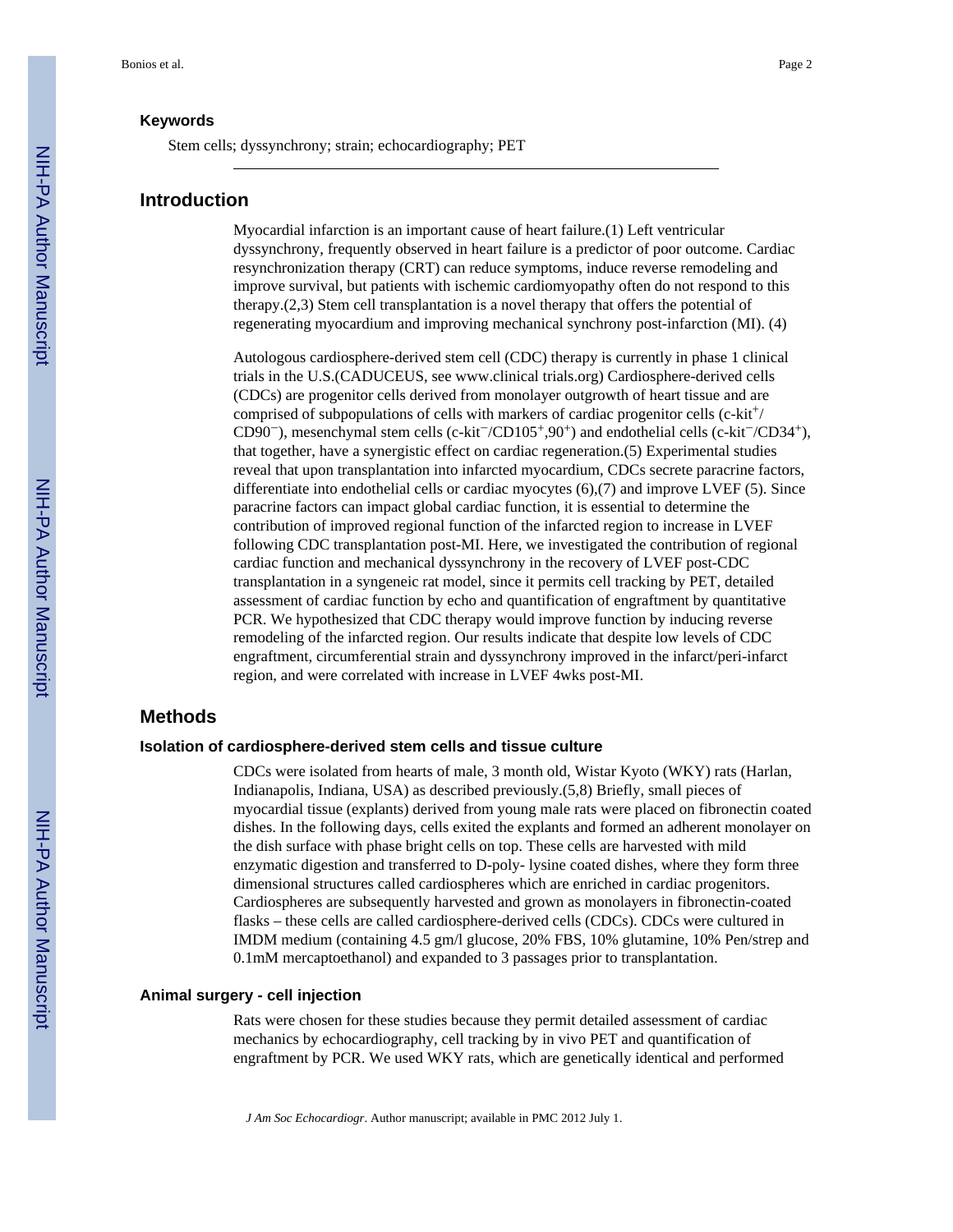Female WKY rats weighing 180-200gm were used. Animals were intubated; anesthesia was induced with 4% isoflurane inhalation and maintained with 2% inhalation. The heart was exposed through a left lateral thoracotomy, MI was induced by permanent ligation of the mid portion of the left anterior descending coronary artery (LAD) using a silk 5.0mm suture (Ethicon) and animals were randomly assigned to two groups, namely **PBS**/**control** (n=7) or **CELL** (n=7) **group**. Immediately following LAD occlusion, 100 uL of PBS or  $2\times10^6$ rCDCs, suspended in 100uL of  $Ca^{2+}$  and  $Mg^{2+}$ -free PBS were injected intra-myocardially into 2 sites of the infarct region, using a 28G needle, the chest was closed and animals were allowed to recover.

#### **PET imaging**

In vivo PET imaging of <sup>18</sup>FDG-labeled rCDCs and myocardial perfusion( $^{13}NH_3$ ) were performed in a separate group of animals (n=7) to characterize the infarct model and examine CDC localization post-transplantation. Please see the supplemental data section for details of PET imaging and data analysis.

#### **Echocardiography**

We performed echocardiograms in 10 non-infarcted rats, and in infarcted rats at 2 time points, namely, 1 and 4 weeks post-MI. We chose the 1 week time point because of poor image quality early after MI due to presence of a left-sided pneumothorax. Rats were anesthetized with 1.5% isoflurane (using a nose cone) for the duration of imaging; heart rate was monitored and the animals' body temperature was maintained at 37°C during image acquisition. We used a 14-MHz transducer coupled to a Vivid 7 echocardiography machine (GE Medical, Milwaukee, WI). Two dimensional long axis images were used for ejection fraction measurements (calculated as the difference between end-diastolic and end-systolic volumes normalized to end-diastolic volume, expressed as a percentage). Subsequently, an *apical short axis image* (distal to the papillary muscles, including the infarcted region) and *basal short axis image* (basal to the infarcted region, at the level of the papillary muscles) were acquired. Left ventricular ejection fraction was calculated using the area-length method.(9) The adjustments of the sector width for this transducer resulted in a maximum frame rate of 90-100 frames/sec.

**Circumferential strain—**Initially, we analyzed radial and circumferential strain for measurement of dyssynchrony. In the first 2 animals, we noted significant variability in peak amplitude of strain and time to peak strain in the radial direction. Hence, we restricted our analysis to circumferential strain. Additionally, circumferential strain has been shown to be a more dynamic parameter and indicative of dyssynchrony in an experimental model.(10) Furthermore, the feasibility and reproducibility of circumferential strain in small animals is superior to longitudinal and radial strain. Apical long axis views in rodents are challenging to obtain repeatedly, reducing the feasibility of longitudinal strain. Similarly, due to sampling issues, radial strain correlates poorly with reference standards and appears more variable in validation studies.(11) Circumferential and radial strain contribute to overall changes in chamber volume over the cardiac cycle more so than longitudinal strain and thus would better reflect changes in ejection fraction in our model.

Image processing was performed off-line. We used the speckle-tracking algorithm in the EchoPac SW 7.1.1 version PC workstation (GE Medical) in order to measure circumferential strain. Based on the 2D short axis images (SAX), the end-systole and end-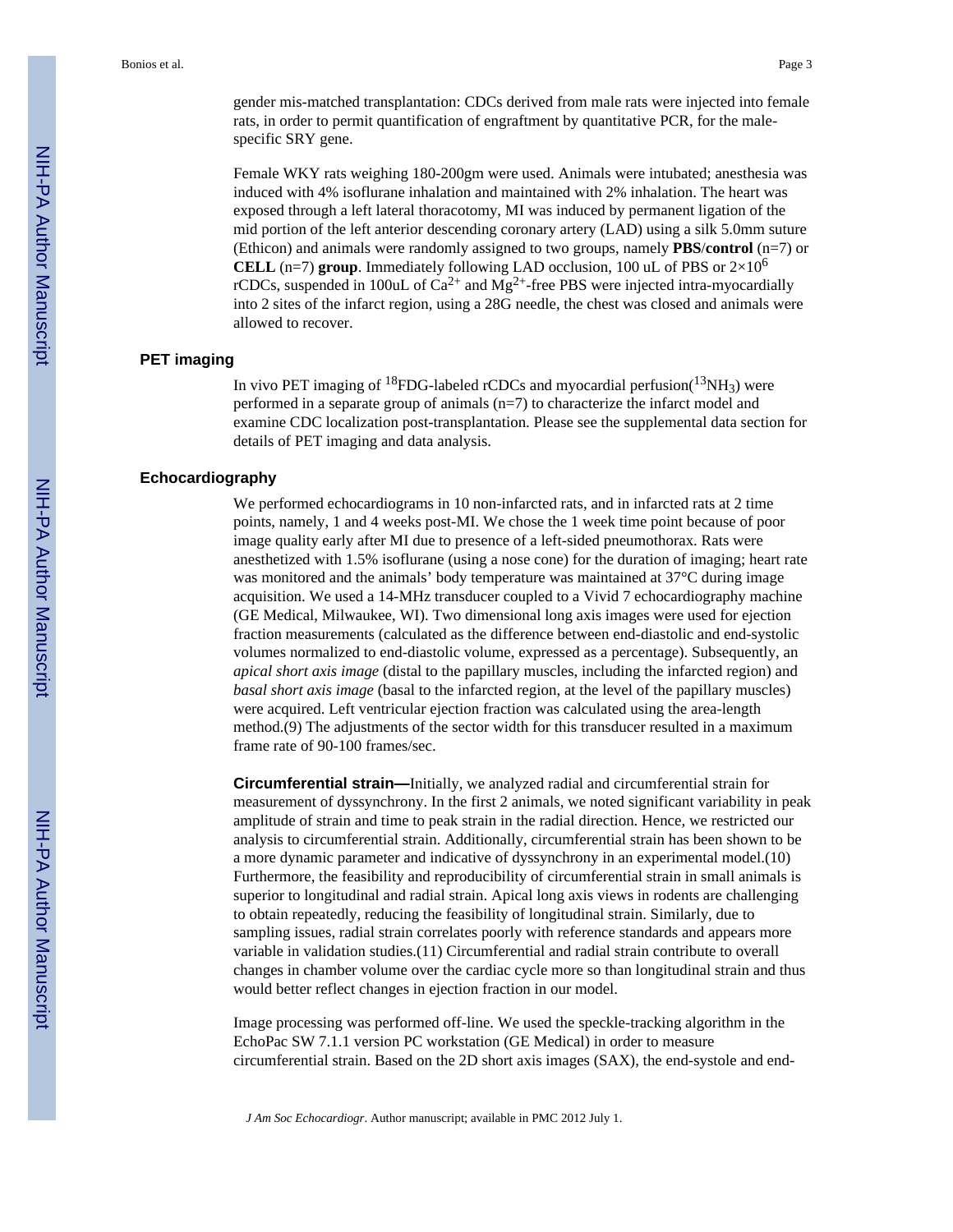diastole time points were defined; subsequently, three different cardiac cycles from each acquisition were selected for further analysis. Briefly, after selecting the cardiac cycle, the software prompts the operator to apply a region of interest in a 'click to point approach' in order to delineate the endocardium. Subsequently the software automatically defines an epicardial and mid-myocardial line and processes all frames of the selected cardiac cycle. Then, the software automatically outlines 6 segments per short axis view. The circumferential strain value was calculated for each segment. Circumferential strain values are negative values; as contraction progresses, the circumferential strain values become more negative. Segments with poor quality tracking were excluded from the analysis. For the apical short axis views we identified the segment with the lowest circumferential strain value, at 1 and 4 weeks post-MI for each animal and refer to it as *regional strain of infarcted* region. *Mean circumferential strain* was defined as the average strain of all segments in a particular short- axis view. Intra-observer and inter-observer variability analyses were performed using five randomly selected studies. For intra-observer analysis, measurements of the five selected studies were repeated on 2 separate occasions by the same observer. Inter-observer analysis was performed by two independent observers who were blinded to the results of each other.

**Mechanical dyssynchrony evaluation—**In all animals and for all myocardial segments, the time to peak circumferential strain value was calculated using GE analysis software. For each animal, mechanical dyssynchrony was assessed for the apical and basal SAX acquisitions at 1 and 4 weeks post-MI, by measuring inter-segmental mechanical delay. More specifically, the time delay between opposing myocardial segments of the basal and the apical SAX view was calculated separately and the higher measured delay was used as a measure of mechanical dyssynchrony for the base and apex respectively. Three different cardiac cycles were analyzed and the values were averaged.

## **Real time quantitative polymerase chain reaction for quantification of engraftment (q-PCR for rat SRY gene)**

Animals from the cell-injected group were sacrificed 4 weeks after CDC transplantation; hearts were explanted, weighed and homogenized. Injection of CDCs harvested from male rats into female recipients permitted use of the male-specific SRY gene, located on the Y chromosome, as a target for qPCR. (12) Since there is only one copy of the SRY gene per cell, the number of copies of the SRY gene (determined by qPCR) in the recipient heart corresponds to the number of transplanted cells. (See supplemental methods)

#### **Statistics**

Values are reported as mean  $\pm$  SD. The paired *t*-test was used for intra-group comparisons of the echocardiography measurements at 1 and 4 weeks post-MI. The Spearman′s correlation coefficient was used to assess correlation of the echocardiography parameters. The independent sample *t*-test was used to compare the EF values of the 2 groups at 1 and 4 weeks post-MI. A p value less than 0.05 was considered statistically significant. Mean difference, standard error, upper and lower 95% confidence interval limits and *t* tests were performed for calculation of inter-observer and intra-observer variability. (13)

## **Results**

#### **Characterization of infarct model by PET**

Infarct size in this model was  $15.4 \pm 3.6\%$  of the LV. Intra-myocardial CDC injection resulted in cell localization in the infarct and border-zone (Figure 1).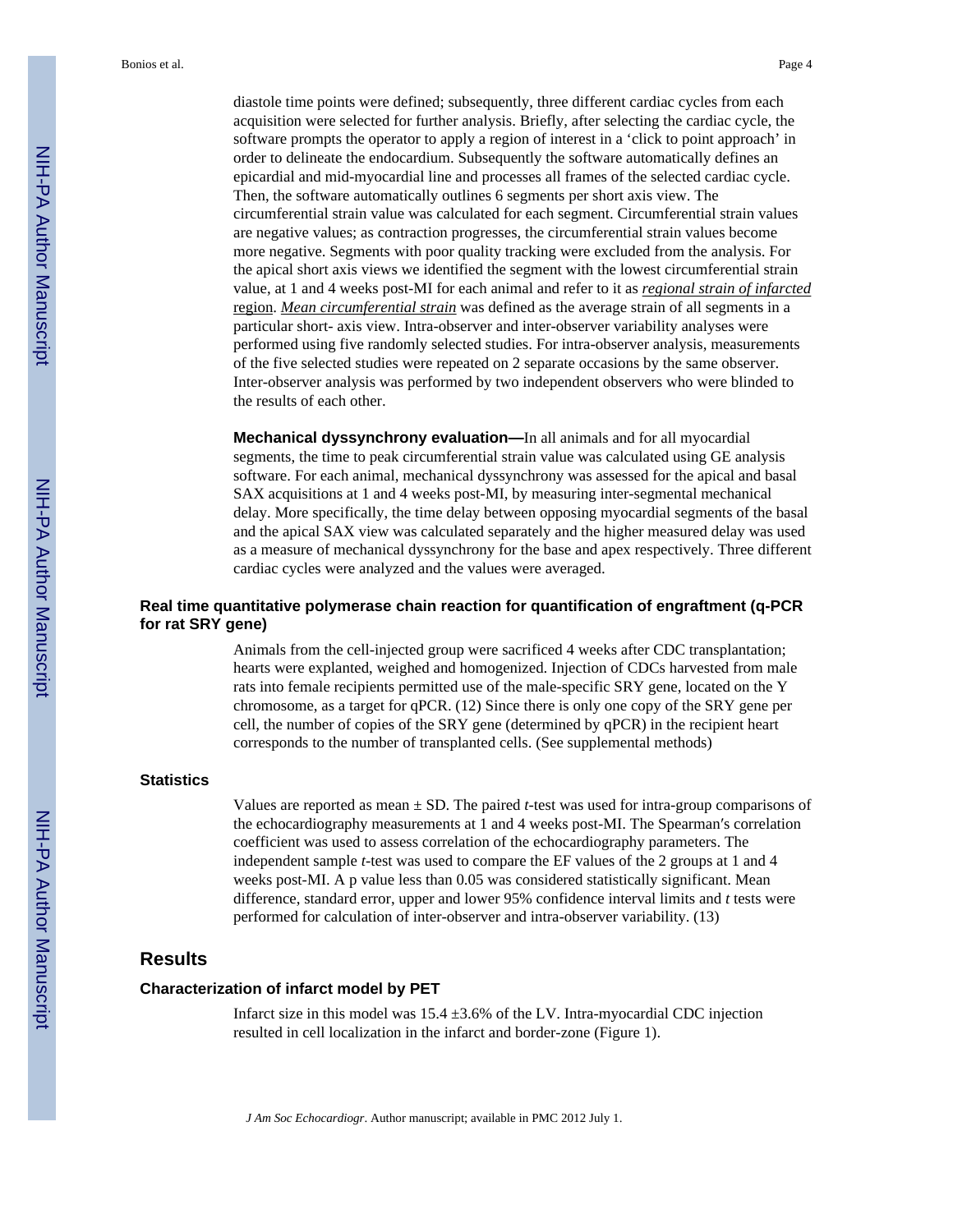#### **Non-infarcted, baseline echocardiography parameters**

Baseline echo parameters were measured in non-infarcted rats  $(n=10)$  and are shown in table 1: Mean circumferential strain at the apex (n=9) and base (n=9) was similar. Mechanical delay of the base and apex was  $12.1\pm5.6$  msec and  $9.4\pm2.5$  msec respectively (p=NS).

#### **CDC transplantation improved LVEF post-MI**

There was no significant difference in LVEF between the two groups of animals, one week post-MI ( $p=0.3$ ), indicating that all animals suffered a similar ischemic insult. However, 4 weeks post-MI, there was a significant increase in LVEF in the CELL Group  $(44.6\pm7.6\%$  vs 51.5 $\pm$ 7.4%, p=0.02,) and a significant decrease in the PBS Group (47.8 $\pm$ 4.8% vs 40.2 $\pm$ 4.2%, p=0.02) (Figure 2A). Left ventricular end systolic (LVESV) and end diastolic volume (LVEDV) did not differ significantly among the PBS and CELL groups at 1 week post-MI (LVESV, 128±13 vs 133±28uL, & LVEDV, 248±24 vs 240±38uL, p=NS). At 1 month post-MI, LVESV was  $227 \pm 64$ uL in the PBS group, (increased by 76.5%; p=0.011), and 183±80uL in the CELL group (increased by 37.6%; p=0.129). LVEDV was 386±111uL in the PBS group (increased by  $55.8\%$ ; p=0.018) and  $365\pm117$ uL in the CELL group (increased by 52.0%; p=0.033).

#### **Regional circumferential strain in infarct/peri-infarct region is increased by CDC transplantation**

Intra-observer reproducibility was high for strain (mean difference 1%; 95% C.I. 1.0 to −1.0%). Similarly, no significant differences were noted in inter-observer measurements for strain (mean difference 1%; 95% C.I. 3.0 to −3.0%). We excluded 3.1% of the segments from analysis due to poor tracking quality.

There was no significant difference in circumferential strain between the CELL and PBStreated groups at 1 week following transplantation. In the CELL group, from week 1 to week 4, there was a significant improvement  $(-7.3\pm1.8\%$  to  $-10.4\pm1.3\%$ , p=0.02) in mean apical circumferential strain. In contrast, in the PBS group, mean circumferential strain significantly worsened (−8.1±2.0% to −6.6±1.3%, p=0.02; Figure 2B). In the CELL group, the regional circumferential strain in the infarcted area improved significantly from week 1 to week 4 post-MI ( $-2.4\pm1.5\%$  to  $-5.4\pm1.8\%$ , p=0.01), but did not change in the PBS (−2.4±2.0% vs −2.2±1.2%, p=0.8) group (Figure 2C). Increase in LVEF in the CDC-treated animals correlated with improvement in mean circumferential strain of the apex (r= −0.78,  $p=0.002$ ; Figure 2D) and regional strain of infarcted region ( $r= 0.7$ ,  $p=0.005$ ).

In both groups, mean *circumferential strain* measured in the *basal* short axis images (noninfarcted region) did not change significantly from week 1 to 4 post-MI (Figure 3A; from  $-19.0\pm2.9$  to  $-17\pm2.4$ , p=0.398, PBS Group and from  $-19.4\pm2.2$  to  $-20\pm1.5$ , p=0.416, CELL group) and was not correlated with change in global EF  $(r=-0.33, p=0.3;$  Figure 3B)

#### **Dyssynchrony in infarct/peri-infarct region is decreased by CDC transplantation**

There was no significant difference in mechanical delay between the PBS and CELL-treated groups 1 week post-transplantation/MI (Figure 4C). Maximal mechanical delay (dyssynchrony) in the infarct/peri-infarct region (apex) decreased significantly from week 1 to week 4 post-MI in the CELL group  $(45.3\pm9.8 \text{ msec} \text{ vs } 28.37\pm11.1 \text{ msec}, p=0.04)$  (Figure 4A) but there was no significant change in the PBS  $(42.4 \pm 12.0 \text{ msec} \text{ vs } 45.7 \pm 12.6 \text{ msec})$ , p=0.6) (Figure 4B) group. Furthermore, no significant change in mechanical delay was observed during this time period in the basal short axis acquisitions  $(9.2\pm3.1$  to 22.7 $\pm$ 13.4msec; p=0.079 for the PBS Group and 7.5 $\pm$ 2.5 to 11.6 $\pm$ 4.8 msec; p=0.054 for the CELL group). In both groups and at all time points, the apical segments demonstrated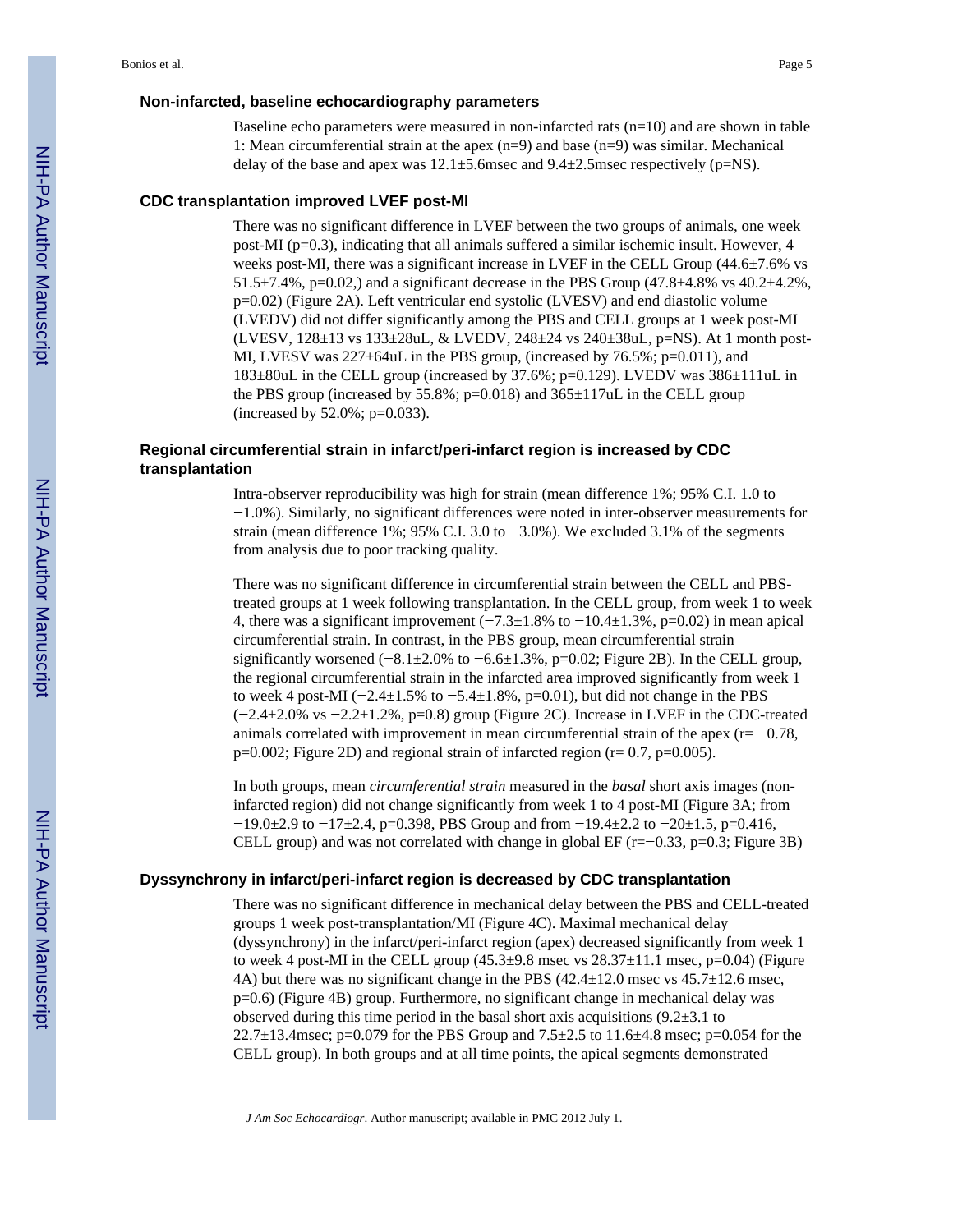greater mechanical delay in comparison to the basal segments. Finally, decrease in dyssynchrony correlated with improvement of LVEF (r=0.6, p=0.02) (Figure 4D).

Heart rate did not differ significantly from week 1 to week 4 in the PBS ( $307\pm37$  bpm vs  $287\pm58$  bpm, p=0.2) and CELL (277 $\pm$ 22 bpm vs 277 $\pm$ 19 bpm, p=0.9) groups.

#### **Low CDC engraftment at 4 weeks post-transplantation**

Using quantitative PCR, we found that  $2.4 \pm 3.3\%$  or approximately 48,000 CDCs were present (engrafted) in the heart 1 month post-transplantation.

## **Discussion**

The main findings of this study are that CDC transplantation into ischemic myocardium improved LVEF by augmenting circumferential strain and decreasing dyssynchrony of the infarct/peri-infarct region, at 4 weeks (but not 1 week) post-MI/transplantation. Our results are concordant with previous cell therapy studies, wherecell transplantation post-MI improved left ventricular function and dyssynchrony.(4),(14) These studies examined the effects of transplanting human cells derived from the bone marrow (4) or cord blood on (14) strain/dyssynchrony following myocardial infarction via the intra-myocardial and intraventricular route respectively. Our study extends the findings of these two studies by quantifying strain (within, near and remote from the infarct), dyssynchrony and engraftment in a syngeneic small animal model of cardiac-derived stem cell transplantation acutely post-MI. Taken together, these 3 studies indicate that irrespective of the stem cell type, route and timing of cell transplantation (relative to MI), improvements in regional/global strain and dyssynchrony underlie functional improvement following cell therapy.

In post-MI models, infarct expansion and LV remodeling begin within hours after MI and progress,(15) resulting in worsening strain in the infarct and peri-infarct regions. (16) Here, we demonstrate significant improvements in LVEF in CDC-treated animals, but not PBS treated animals at 4 weeks post-MI, which is similar to that reported before.(5,8,17) This increase in ejection fraction was driven by improvement of strain in the infarct and periinfarct regions, and occurred despite low levels of CDC engraftment, documented by quantitative PCR. Based on the size of the infarct, we estimate that complete cellular replacement of the infarct zone would require >1 million cells. (18,19) Since the number of surviving CDCs is too low to provide direct contractile support via differentiation into cardiac myocytes, our results support the notion that paracrine mechanisms (7) play a major role in the functional benefits of CDC transplantation post-MI. Previous studies using CDCs reveal that these cells secrete an array of cytokines and growth factors, including IGF-1 (insulin-like growth factor-1), HGF (hepatocyte growth factor) and VEGF (vascular endothelial growth factor(20,21)) that have been shown to play a protective role post-MI, by reducing cell death, improving the microcirculation and attenuating adverse remodeling. (22-26) In addition to tissue preservation, paracrine factors can also influence viable infarct border-zone myocytes, promote recruitment of endogenous stem cells and boost the regenerative capacity of the heart post-infarct. (27) Histopathology studies in experimental models confirm that CDCs induce cardiac regeneration by direct (engrafting, differentiating into cardiac myocytes and endothelial cells) and paracrine mechanisms. (5,28,29)

The novel result of this study is that CDC transplantation resulted in improvement of LVEF and strain parameters of the infarct and peri-infarct zones at 4 weeks, but not 1 week following transplantation/infarction. This finding suggests that a *direct paracrine effect on contractility* of surviving myocytes in the infarct/peri-infarct region probably does not play a role in improving function, since maximum growth factor secretion by transplanted CDCs has been detected in the first week following transplantation.(7) Since measurements were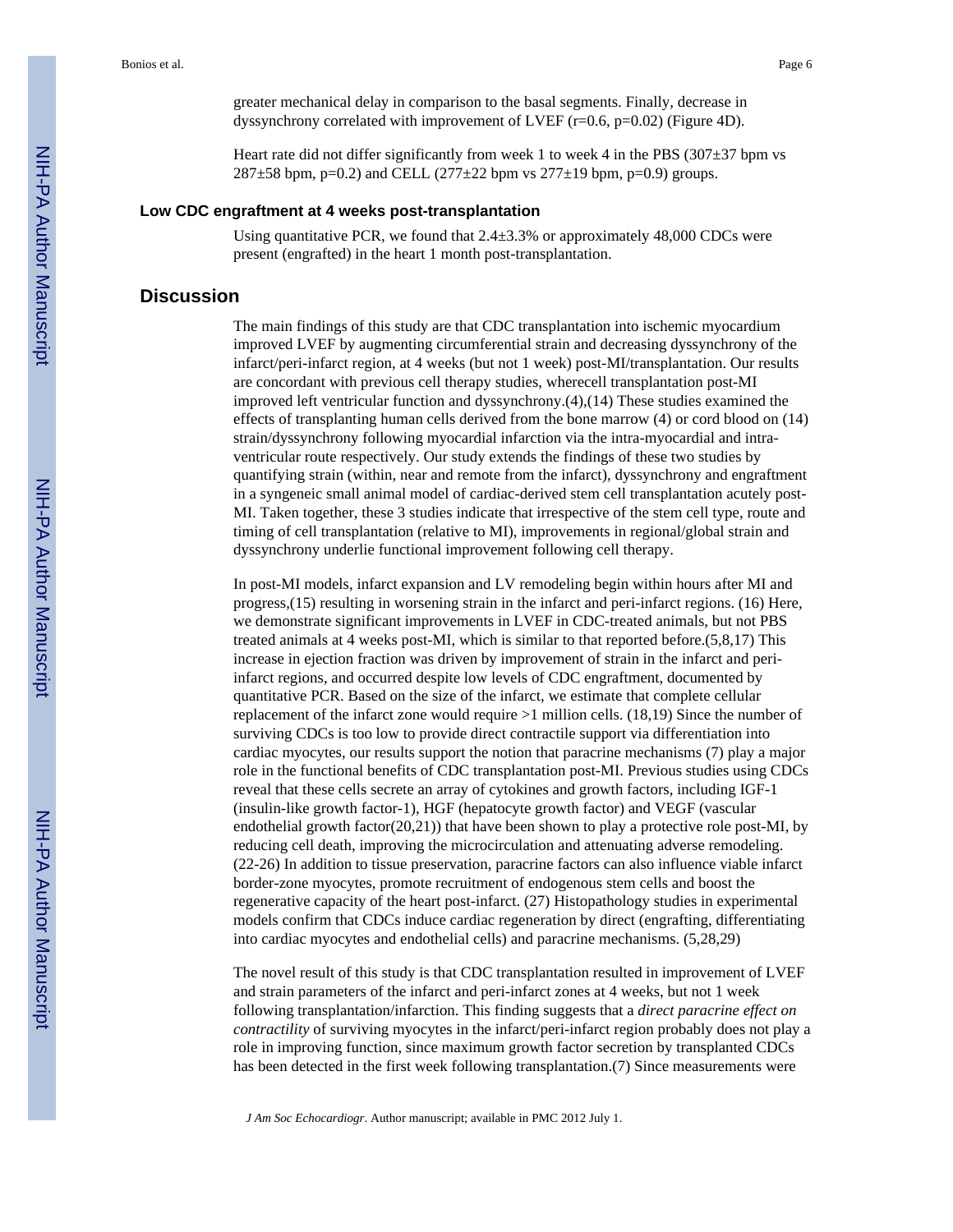not performed immediately post-MI (due to technical reasons), we cannot rule out the possibility that the CDC-treated group had larger MIs at baseline, and CDC therapy influenced infarct size positively at 1week, resulting in lack of difference between the CDC and PBS groups. Nevertheless, the CDC-treated group continued to improve after 1 week, while the PBS-treated group worsened, suggesting that *cardiac regeneration* played a major role.

We used speckle tracking methodology for calculation of strain. The main advantage of this technique over tissue doppler imaging-based strain measurements  $(30)(31)(32)$  is that *1*) measurements are angle independent and *2)* it can distinguish active from passive movement. Strain-based parameters are sensitive indicators of regional and global cardiac function, and have been extensively validated in experimental and human studies. Ultrasound derived strain is an inexpensive and reliable means of quantifying the regional and global response to stem cell transplantation. In our study, we offer yet another potential application of strain in stem cell transplantation, namely, the assessment of dyssynchrony. The evolution of dyssynchrony after stem cell transplant appears to be concordant with improvement in function suggesting that improvements in dyssynchrony may be a potential mechanism by which stem cell transplantation improves regional and global function despite low engraftment rates.

## **Study limitations**

In the current study we used only circumferential strain measurements because we found that radial and longitudinal strains are unreliable in a small animal model. This study focused on evaluating the mechanical basis for changes in regional and global function after stem cell therapy. Accordingly, detailed analysis of potential molecular and cellular changes was not within the scope of the study. Additionally, we did not perform histopathology or test whether the effects of stem cell therapy are long lasting. But, based on previous detailed studies in CDCs that demonstrated regeneration of blood vessels and cardiac myocytes in the infarcted region (5,28), we would anticipate sustained functional benefit following CDC therapy. Here, we compared the effects of CDC therapy with PBS and did not include an additional control group like fibroblasts since previous studies by our group revealed that fibroblast transplantation did not result in paracrine factor secretion(29) or improvement in ejection fraction (5). Additionally, we did not have a sham group that would have evaluated the effects of injection on local tissue and angiogenic effects in normal myocardium. Lastly, since rodent infarctions are often very eccentric, the true volumes reported here may not be accurate, but we anticipate that this error would be equal for both groups.

## **Conclusion**

CDC transplantation following acute MI improved regional and global contractile function, and decreased dyssynchrony of the infarct/peri-infarct region, 4 weeks post-MI/ transplantation, despite low CDC engraftment. Based on these results, ongoing attempts to increase stem cell engraftment would be expected to decrease dyssynchrony even further by augmenting cardiac regeneration.

## **Supplementary Material**

Refer to Web version on PubMed Central for supplementary material.

## **Acknowledgments**

We are grateful to Dana Kemmer for administrative assistance and Missy Leppo for helpful advice.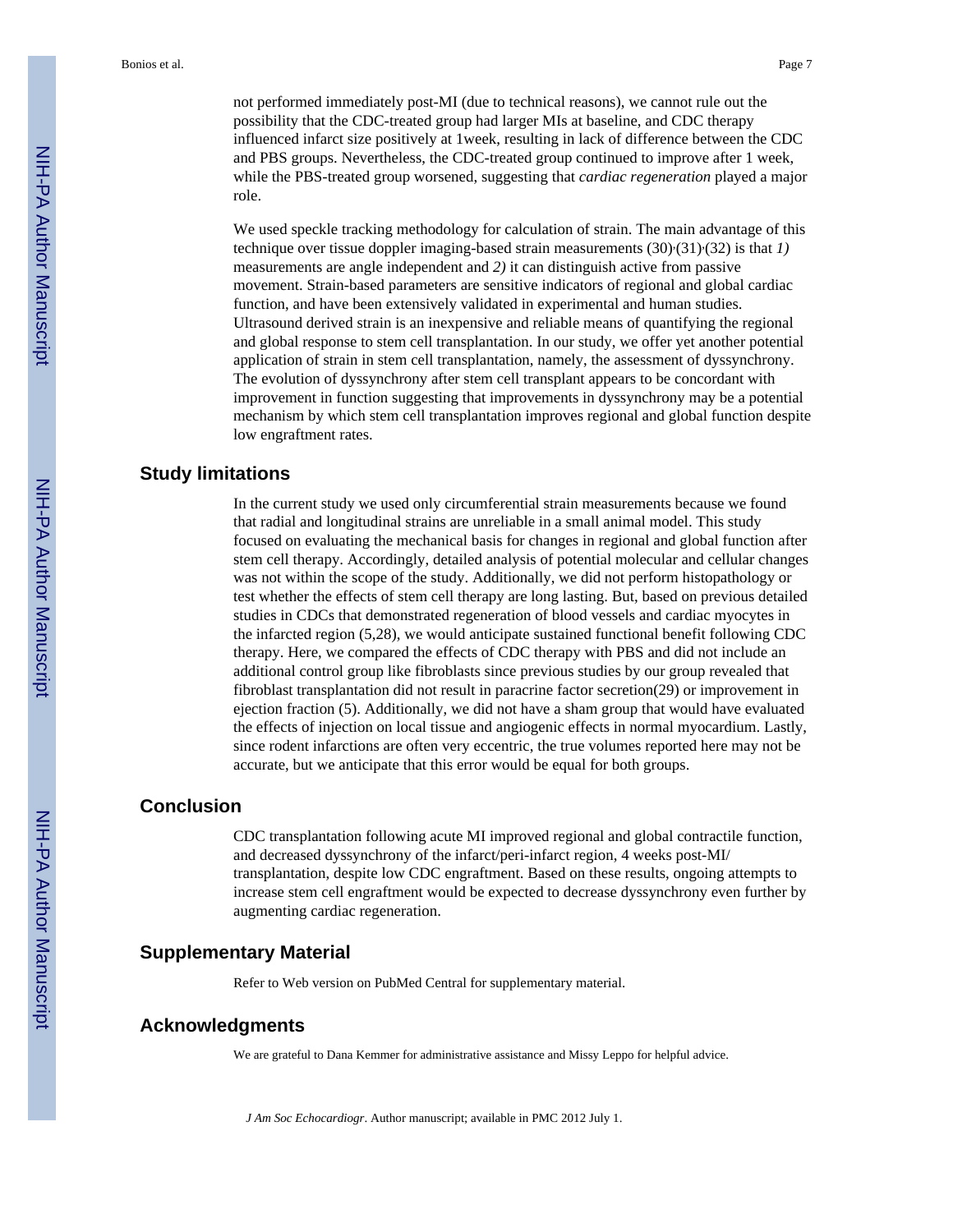**Financial Support:** This study was supported by the WW Smith Foundation (West Conshohocken, PA) (MRA), Donald W Reynolds Foundation (Las Vegas, NV), AHA (Dallas, TX) (MRA), Maryland TEDCO (Columbia, MD) (MRA), NIH RO1 HL092985 (Bethesda, MD) (MRA and FB) and GE healthcare (Fairfield, CT).

## **Abbreviations and Acronyms**

| rCDC         | rat cardiosphere-derived stem cells               |  |  |
|--------------|---------------------------------------------------|--|--|
| <b>CRT</b>   | Cardiac resynchronization therapy                 |  |  |
| $18$ FDG     | <sup>18</sup> F-fluorodeoxyglucose                |  |  |
| <b>CT</b>    | Computed Tomography                               |  |  |
| <b>LVESV</b> | Left ventricular end systolic volume              |  |  |
| <b>LVEDV</b> | Left ventricular end diastolic volume             |  |  |
| <b>IMDM</b>  | Iscove's Modified Dulbecco's Media                |  |  |
| PET          | <b>Positron Emission Tomography</b>               |  |  |
| <b>PBS</b>   | <b>Phosphate Buffered Solution</b>                |  |  |
| qPCR         | Quantitative, real time polymerase chain reaction |  |  |
| WKY          | Wistar Kyoto                                      |  |  |
|              |                                                   |  |  |

## **References**

- 1. Gheorghiade M, Sopko G, De Luca L, Velazquez EJ, Parker JD, Binkley PF, et al. Navigating the crossroads of coronary artery disease and heart failure. Circulation. 2006; 114:1202–13. [PubMed: 16966596]
- 2. Moss AJ, Hall WJ, Cannom DS, Klein H, Brown MW, Daubert JP, et al. Cardiac-resynchronization therapy for the prevention of heart-failure events. N Engl J Med. 2009; 361:1329–38. [PubMed: 19723701]
- 3. Bleeker GB, Kaandorp TA, Lamb HJ, Boersma E, Steendijk P, de Roos A, et al. Effect of posterolateral scar tissue on clinical and echocardiographic improvement after cardiac resynchronization therapy. Circulation. 2006; 113:969–76. [PubMed: 16476852]
- 4. van Ramshorst J, Atsma DE, Beeres SL, Mollema SA, Marsan N Ajmone, Holman ER, et al. Effect of intramyocardial bone marrow cell injection on left ventricular dyssynchrony and global strain. Heart. 2009; 95:119–24. [PubMed: 18198204]
- 5. Smith RR, Barile L, Cho HC, Leppo MK, Hare JM, Messina E, et al. Regenerative potential of cardiosphere-derived cells expanded from percutaneous endomyocardial biopsy specimens. Circulation. 2007; 115:896–908. [PubMed: 17283259]
- 6. Johnston PV, Sasano T, Mills K, Evers R, Lee ST, Smith RR, et al. Engraftment, differentiation, and functional benefits of autologous cardiosphere-derived cells in porcine ischemic cardiomyopathy. Circulation. 2009; 120:1075–83. 7 p following 1083. [PubMed: 19738142]
- 7. Chimenti I, Smith RR, Li TS, Gerstenblith G, Messina E, Giacomello A, et al. Relative roles of direct regeneration versus paracrine effects of human cardiosphere-derived cells transplanted into infarcted mice. Circ Res. 106:971–80. [PubMed: 20110532]
- 8. Davis DR, Kizana E, Terrovitis J, Barth AS, Zhang Y, Smith RR, et al. Isolation and expansion of functionally-competent cardiac progenitor cells directly from heart biopsies. J Mol Cell Cardiol. 2010; 49:312–21. [PubMed: 20211627]
- 9. Pouzet B, Vilquin JT, Hagege AA, Scorsin M, Messas E, Fiszman M, et al. Intramyocardial transplantation of autologous myoblasts: can tissue processing be optimized? Circulation. 2000; 102:III210–5. [PubMed: 11082389]
- 10. Helm RH, Leclercq C, Faris OP, Ozturk C, McVeigh E, Lardo AC, et al. Cardiac dyssynchrony analysis using circumferential versus longitudinal strain: implications for assessing cardiac resynchronization. Circulation. 2005; 111:2760–7. [PubMed: 15911694]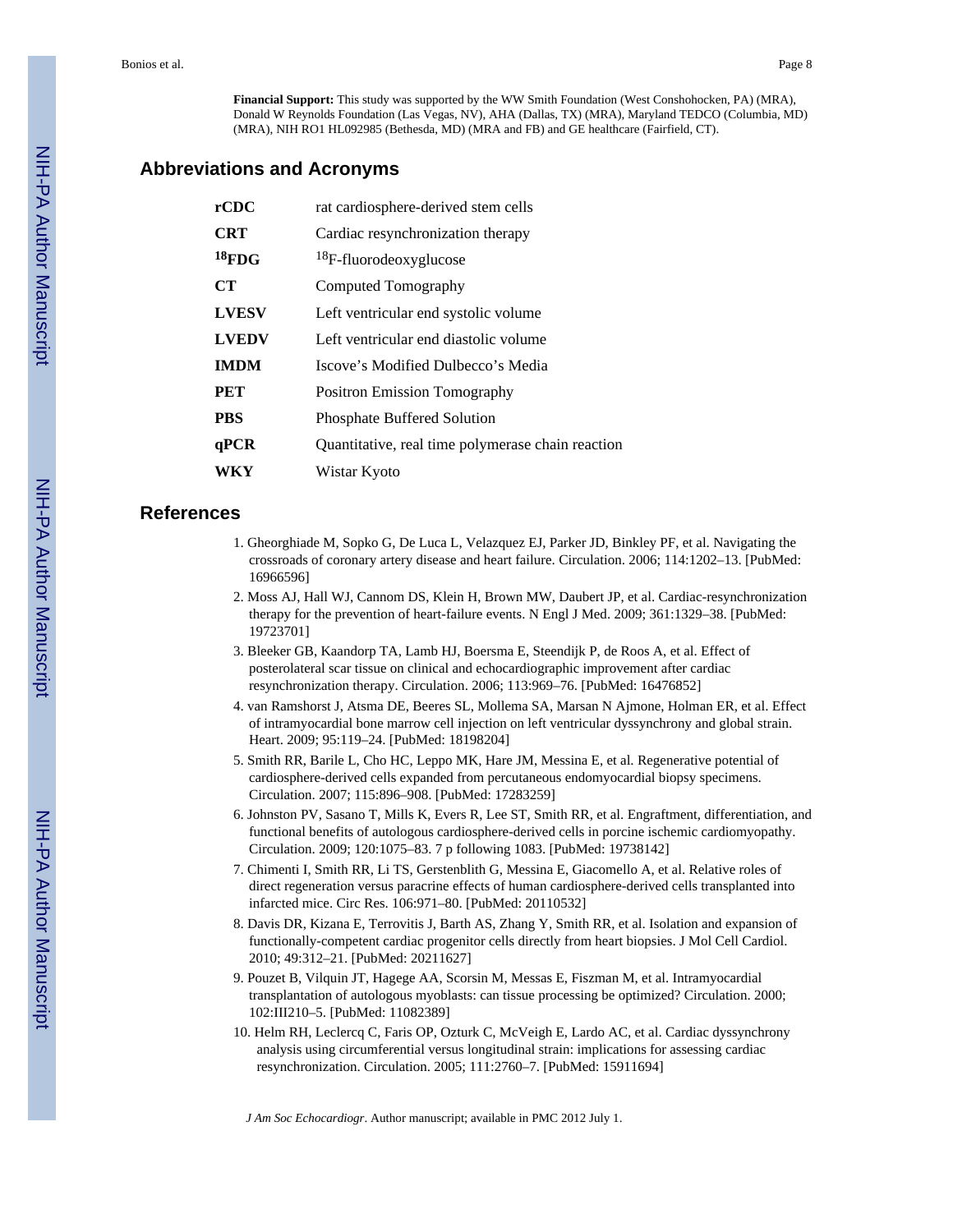- 11. Langeland S, D′Hooge J, Wouters PF, Leather HA, Claus P, Bijnens B, et al. Experimental validation of a new ultrasound method for the simultaneous assessment of radial and longitudinal myocardial deformation independent of insonation angle. Circulation. 2005; 112:2157–62. [PubMed: 16203928]
- 12. Fukushima S, Varela-Carver A, Coppen SR, Yamahara K, Felkin LE, Lee J, et al. Direct intramyocardial but not intracoronary injection of bone marrow cells induces ventricular arrhythmias in a rat chronic ischemic heart failure model. Circulation. 2007; 115:2254–61. [PubMed: 17438152]
- 13. Koopman LP, Slorach C, Hui W, Manlhiot C, McCrindle BW, Friedberg MK, et al. Comparison between different speckle tracking and color tissue Doppler techniques to measure global and regional myocardial deformation in children. J Am Soc Echocardiogr. 2010; 23:919–28. [PubMed: 20655173]
- 14. Das H, George JC, Joseph M, Das M, Abdulhameed N, Blitz A, et al. Stem cell therapy with overexpressed VEGF and PDGF genes improves cardiac function in a rat infarct model. PLoS One. 2009; 4:e7325. [PubMed: 19809493]
- 15. Cohn JN, Ferrari R, Sharpe N. Cardiac remodeling--concepts and clinical implications: a consensus paper from an international forum on cardiac remodeling. Behalf of an International Forum on Cardiac Remodeling. J Am Coll Cardiol. 2000; 35:569–82. [PubMed: 10716457]
- 16. Mewton N, Croisille P, Revel D, Weber O, Higgins CB, Saeed M. Left ventricular postmyocardial infarction remodeling studied by combining MR-tagging with delayed MR contrast enhancement. Invest Radiol. 2008; 43:219–28. [PubMed: 18340245]
- 17. Terrovitis J, Lautamaki R, Bonios M, Fox J, Engles JM, Yu J, et al. Noninvasive quantification and optimization of acute cell retention by in vivo positron emission tomography after intramyocardial cardiac-derived stem cell delivery. J Am Coll Cardiol. 2009; 54:1619–26. [PubMed: 19833262]
- 18. Olivetti G, Capasso JM, Sonnenblick EH, Anversa P. Side-to-side slippage of myocytes participates in ventricular wall remodeling acutely after myocardial infarction in rats. Circ Res. 1990; 67:23–34. [PubMed: 2364493]
- 19. Caulfield JB, Leinbach R, Gold H. The relationship of myocardial infarct size and prognosis. Circulation. 1976; 53:I141–4. [PubMed: 1253347]
- 20. Chimenti ISR, Leppo M, Gerstenblith G, Giacomello A. Secretion of pro-survival and proangiogenic growth factors in vitro and in vivo by cardiac progenitor cells from human biopsies. Circ Res. 2007; 101
- 21. Stastna M, Chimenti I, Marban E, Van Eyk JE. Identification and functionality of proteomes secreted by rat cardiac stem cells and neonatal cardiomyocytes. Proteomics. 2010; 10:245–53. [PubMed: 20014349]
- 22. Hausenloy DJ, Yellon DM. Cardioprotective growth factors. Cardiovasc Res. 2009; 83:179–94. [PubMed: 19218286]
- 23. Davis ME, Hsieh PC, Takahashi T, Song Q, Zhang S, Kamm RD, et al. Local myocardial insulinlike growth factor 1 (IGF-1) delivery with biotinylated peptide nanofibers improves cell therapy for myocardial infarction. Proc Natl Acad Sci U S A. 2006; 103:8155–60. [PubMed: 16698918]
- 24. Jin H, Wyss JM, Yang R, Schwall R. The therapeutic potential of hepatocyte growth factor for myocardial infarction and heart failure. Curr Pharm Des. 2004; 10:2525–33. [PubMed: 15320761]
- 25. Ueda H, Nakamura T, Matsumoto K, Sawa Y, Matsuda H. A potential cardioprotective role of hepatocyte growth factor in myocardial infarction in rats. Cardiovasc Res. 2001; 51:41–50. [PubMed: 11399246]
- 26. Li Q, Li B, Wang X, Leri A, Jana KP, Liu Y, et al. Overexpression of insulin-like growth factor-1 in mice protects from myocyte death after infarction, attenuating ventricular dilation, wall stress, and cardiac hypertrophy. J Clin Invest. 1997; 100:1991–9. [PubMed: 9329962]
- 27. Rota M, Padin-Iruegas ME, Misao Y, De Angelis A, Maestroni S, Ferreira-Martins J, et al. Local activation or implantation of cardiac progenitor cells rescues scarred infarcted myocardium improving cardiac function. Circ Res. 2008; 103:107–16. [PubMed: 18556576]
- 28. Messina E, De Angelis L, Frati G, Morrone S, Chimenti S, Fiordaliso F, et al. Isolation and expansion of adult cardiac stem cells from human and murine heart. Circ Res. 2004; 95:911–21. [PubMed: 15472116]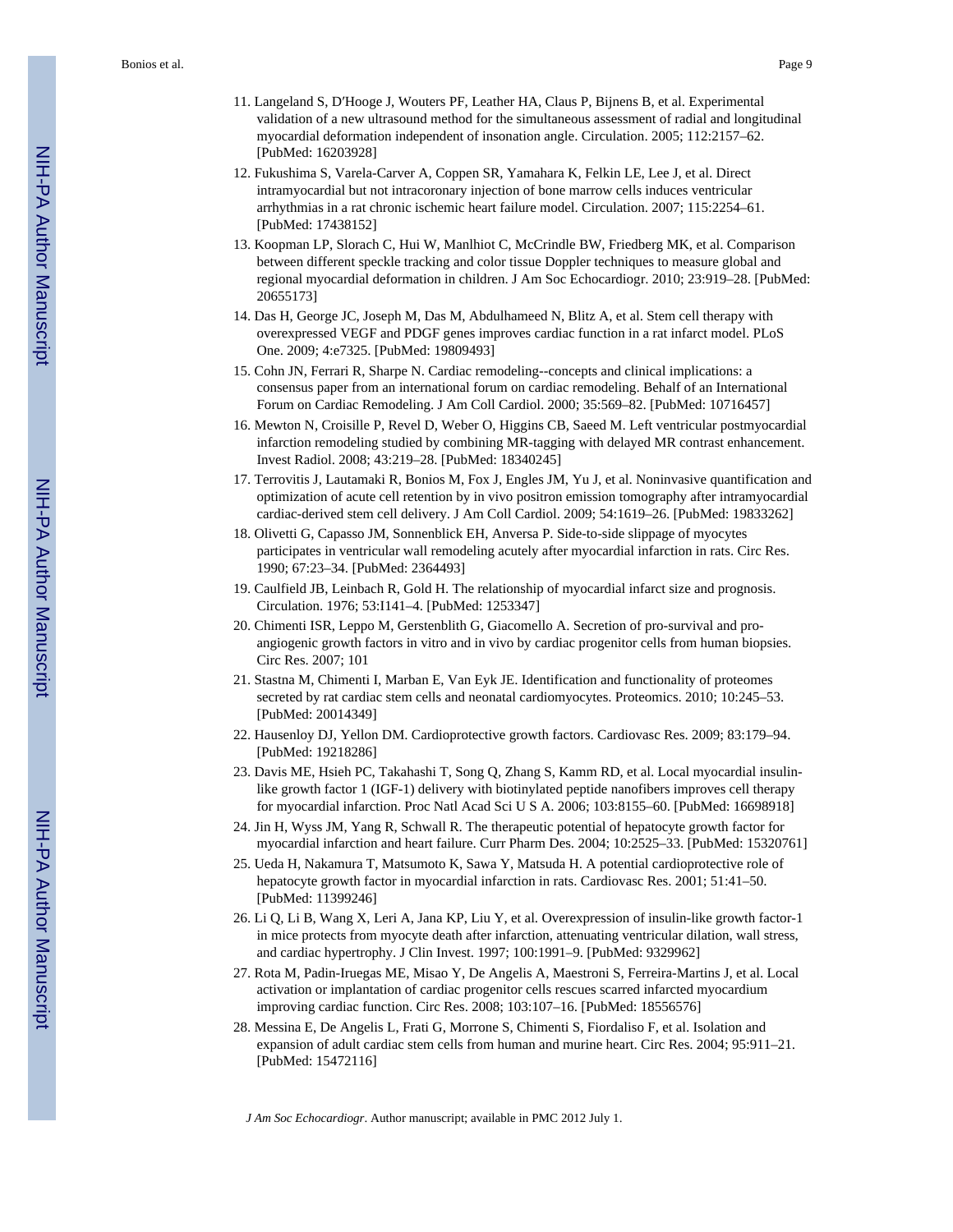- 29. Chimenti I, Smith RR, Li TS, Gerstenblith G, Messina E, Giacomello A, et al. Relative roles of direct regeneration versus paracrine effects of human cardiosphere-derived cells transplanted into infarcted mice. Circ Res. 2010; 106:971–80. [PubMed: 20110532]
- 30. Reisner SA, Lysyansky P, Agmon Y, Mutlak D, Lessick J, Friedman Z. Global longitudinal strain: a novel index of left ventricular systolic function. J Am Soc Echocardiogr. 2004; 17:630–3. [PubMed: 15163933]
- 31. D′Hooge J, Konofagou E, Jamal F, Heimdal A, Barrios L, Bijnens B, et al. Two-dimensional ultrasonic strain rate measurement of the human heart in vivo. IEEE Trans Ultrason Ferroelectr Freq Control. 2002; 49:281–6. [PubMed: 11885685]
- 32. Leitman M, Lysyansky P, Sidenko S, Shir V, Peleg E, Binenbaum M, et al. Two-dimensional strain-a novel software for real-time quantitative echocardiographic assessment of myocardial function. J Am Soc Echocardiogr. 2004; 17:1021–9. [PubMed: 15452466]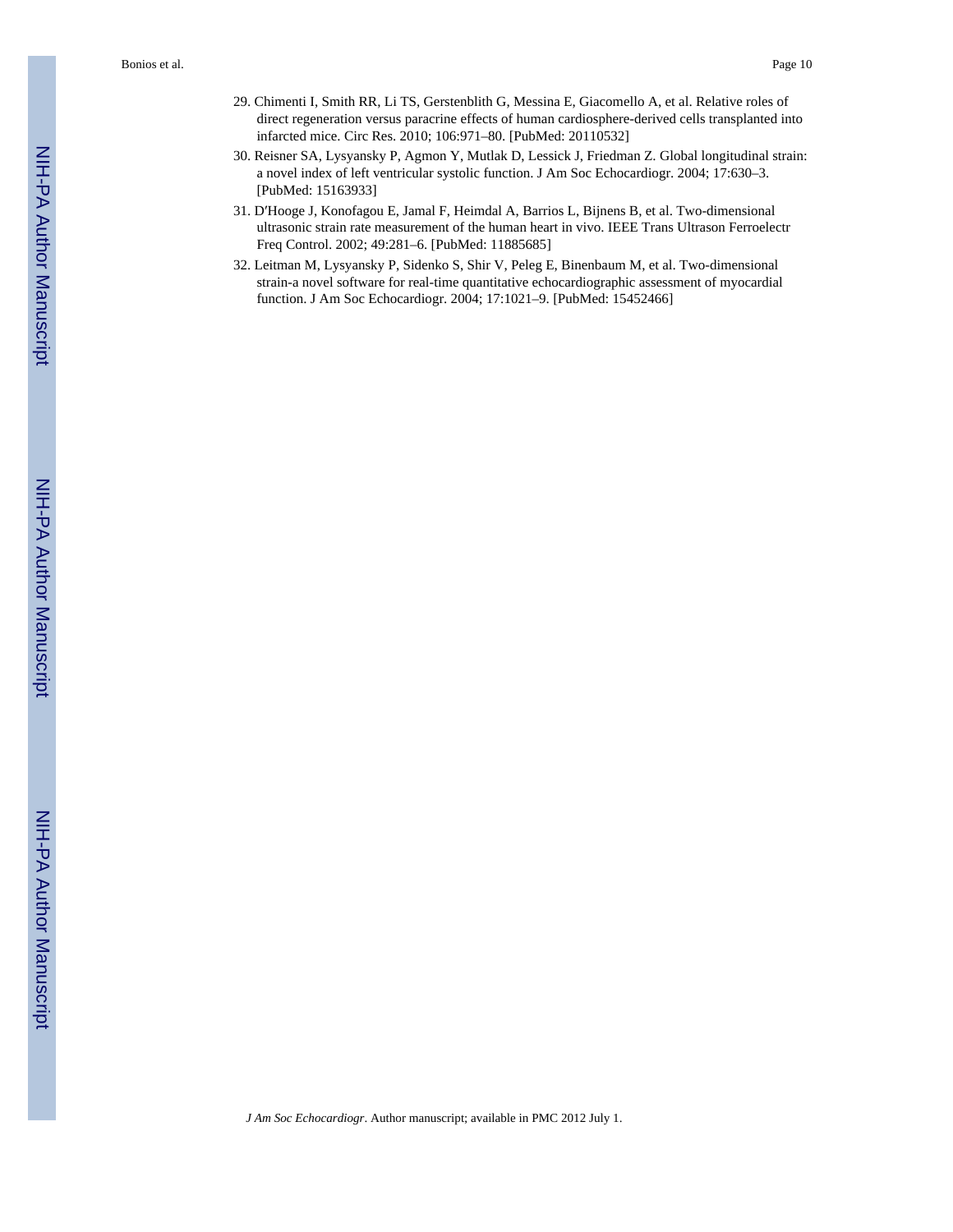

#### **Figure 1. In vivo PET imaging**

CDCs were identified in the infarct region and border-zone, 1 hour following intramyocardial injection. Polarmap presentation of <sup>13</sup>NH<sub>3</sub> perfusion PET (A) and <sup>18</sup>FDGlabeled CDCs PET (B) from the same 3D sampling points.

C. Co-registered polar map of perfusion defect (white) and CDCs signal (red). Regions were defined using 60% threshold from maximum counts. Transplanted CDCs signal is found mainly in the region of the perfusion defect.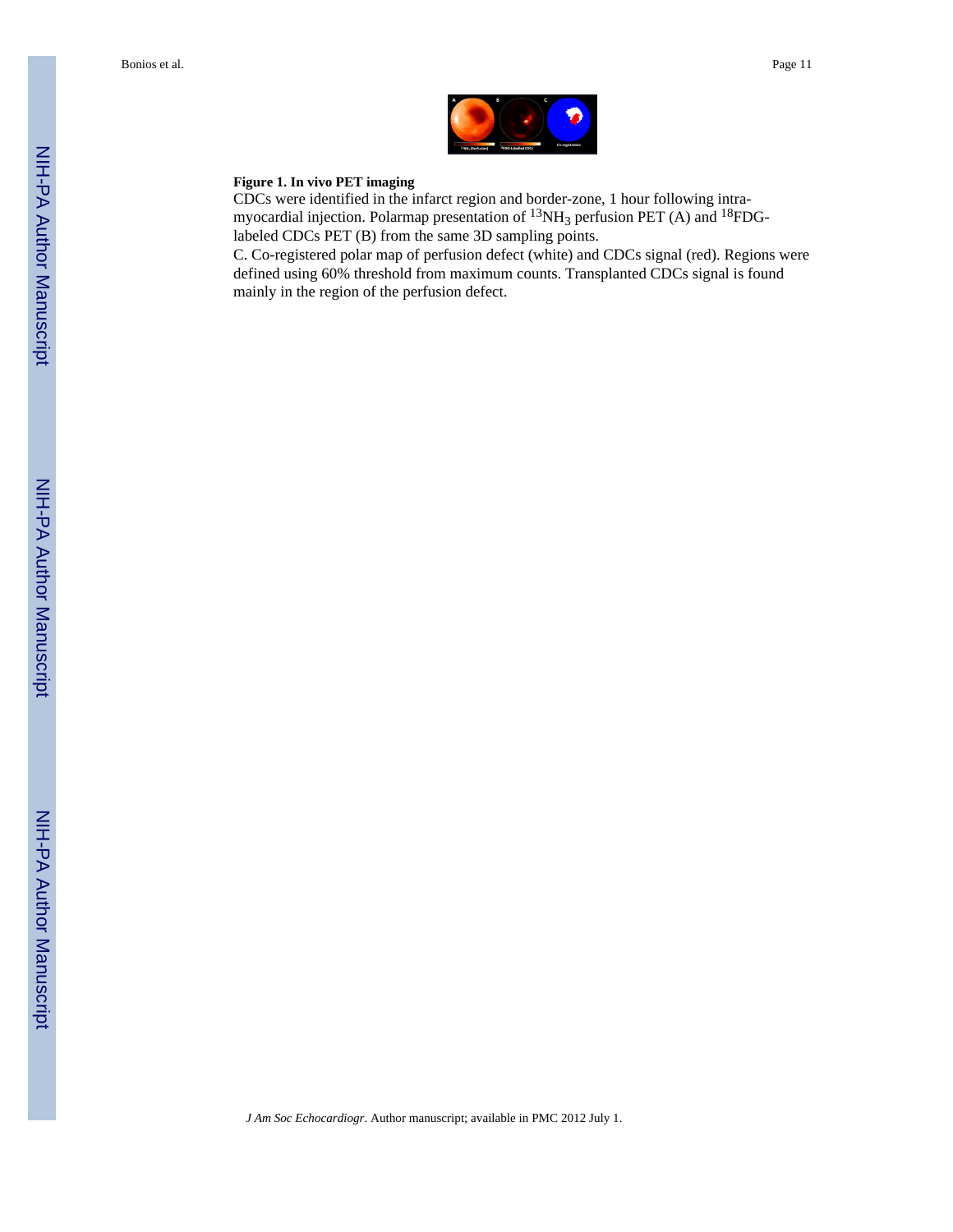Bonios et al. Page 12



#### **Figure 2. CDC transplantation improved function of infarcted region**

A. Ejection fraction significantly improved in CDC-treated animals, but decreased in PBStreated animals at 4 weeks following MI.

B. Mean circumferential strain of the apex improved significantly in the CELL group and worsened in the PBS group 4 weeks following MI.

C. Regional circumferential strain of the infarcted region (apex) improved in CDC-treated animals, 4 weeks post-MI/cell transplantation.

D. Improvement in mean circumferential strain of the apex was correlated with improvement in global LVEF.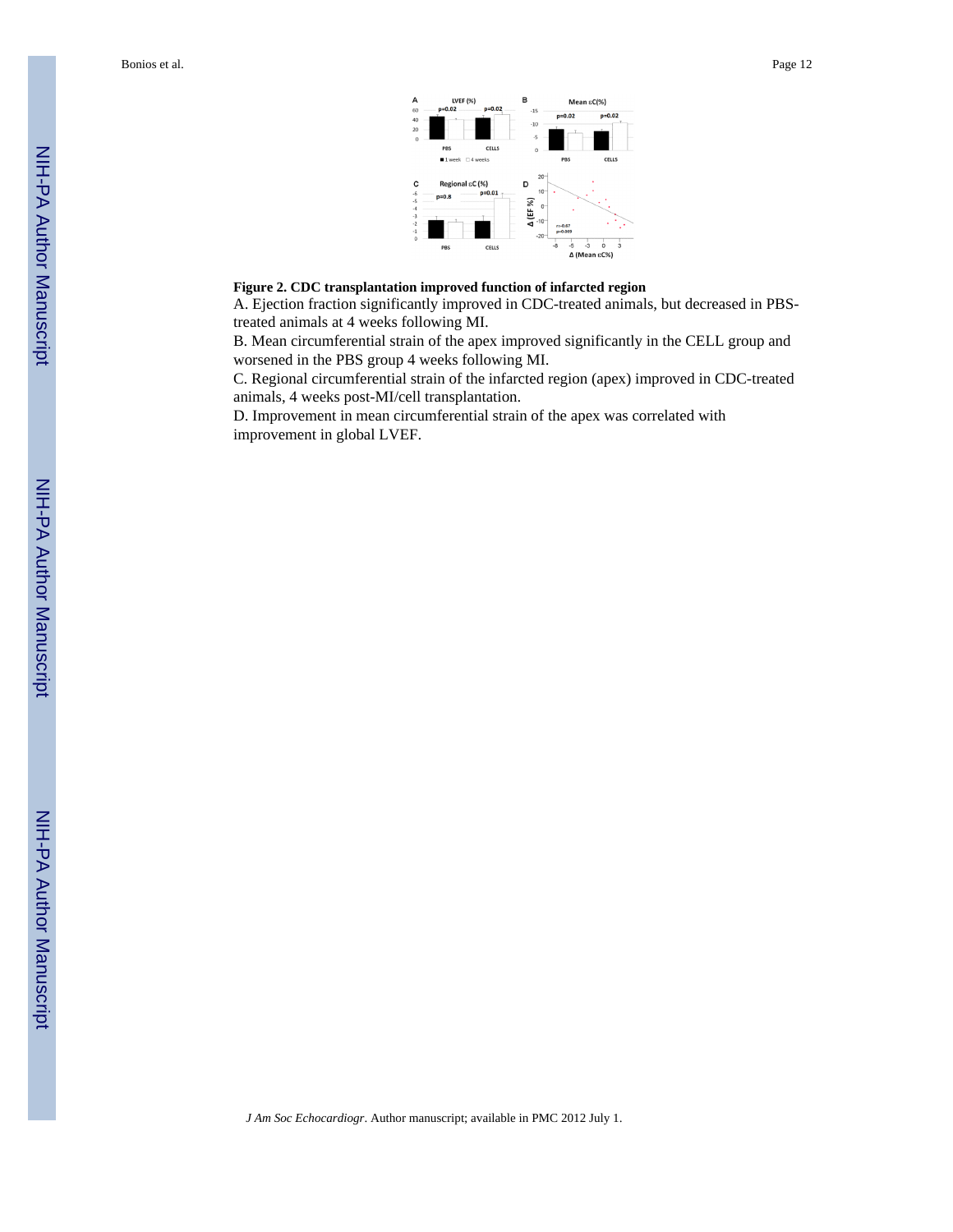Bonios et al. Page 13



**Figure 3. CDC transplantation had no effect on function of remote, non-infarcted region** A. Circumferential strain in non-infarcted (basal) segments did not change significantly at 4 weeks post-MI and was not correlated with change in LVEF (B).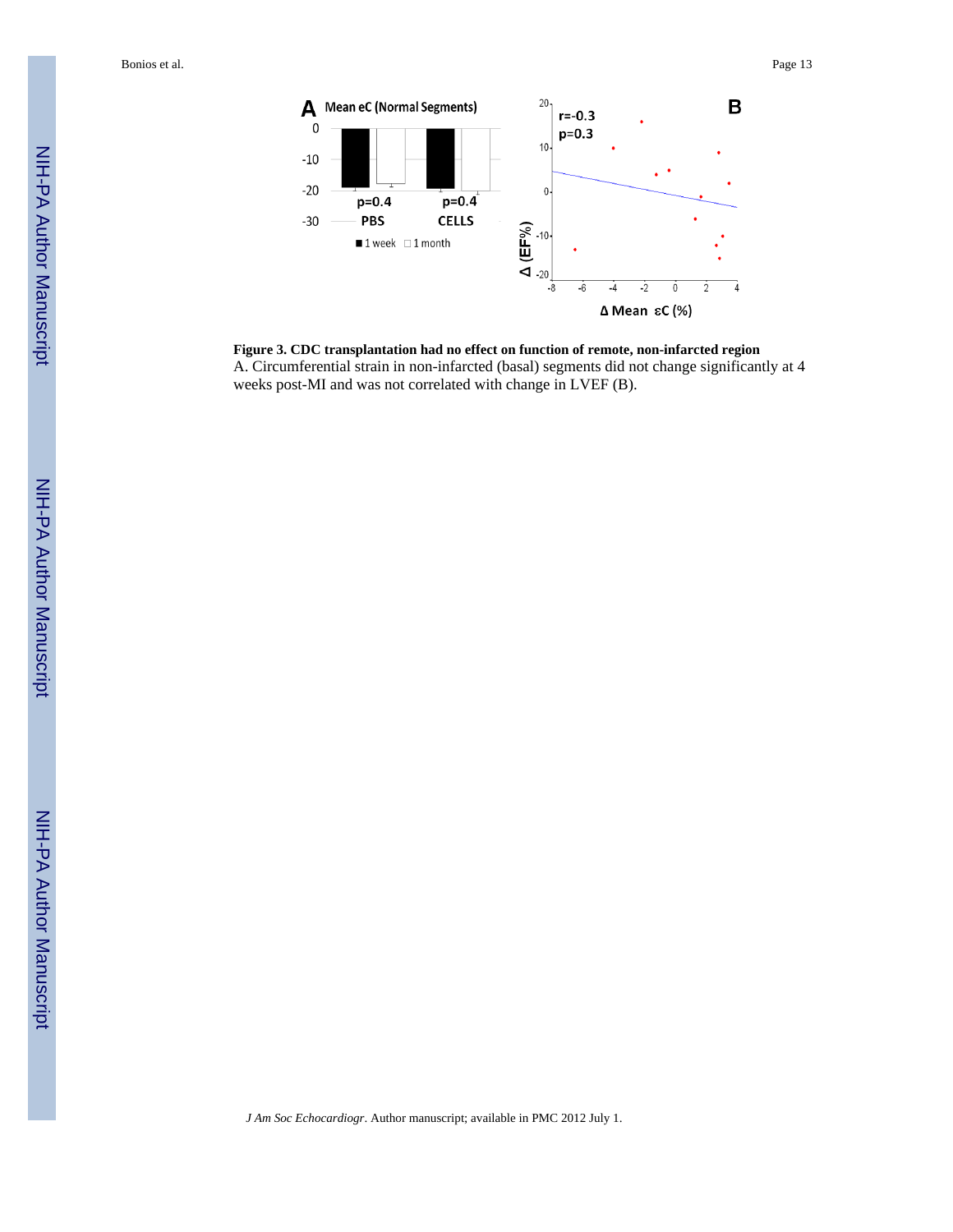Bonios et al. Page 14



#### **Figure 4. CDC transplantation decreased dyssynchrony of infarcted region**

Representative 2-D circumferential strain images of the apical short-axis views in a CELLtreated (A) and PBS-treated (B) animal.

C. Dyssynchrony in the infarct/peri-infarct region was decreased in CDC- treated animals but was unchanged in PBS-treated animals.

D. Increase in LVEF correlated with decrease in dyssynchrony of infarct/peri-infarct region, 4 weeks post-MI.